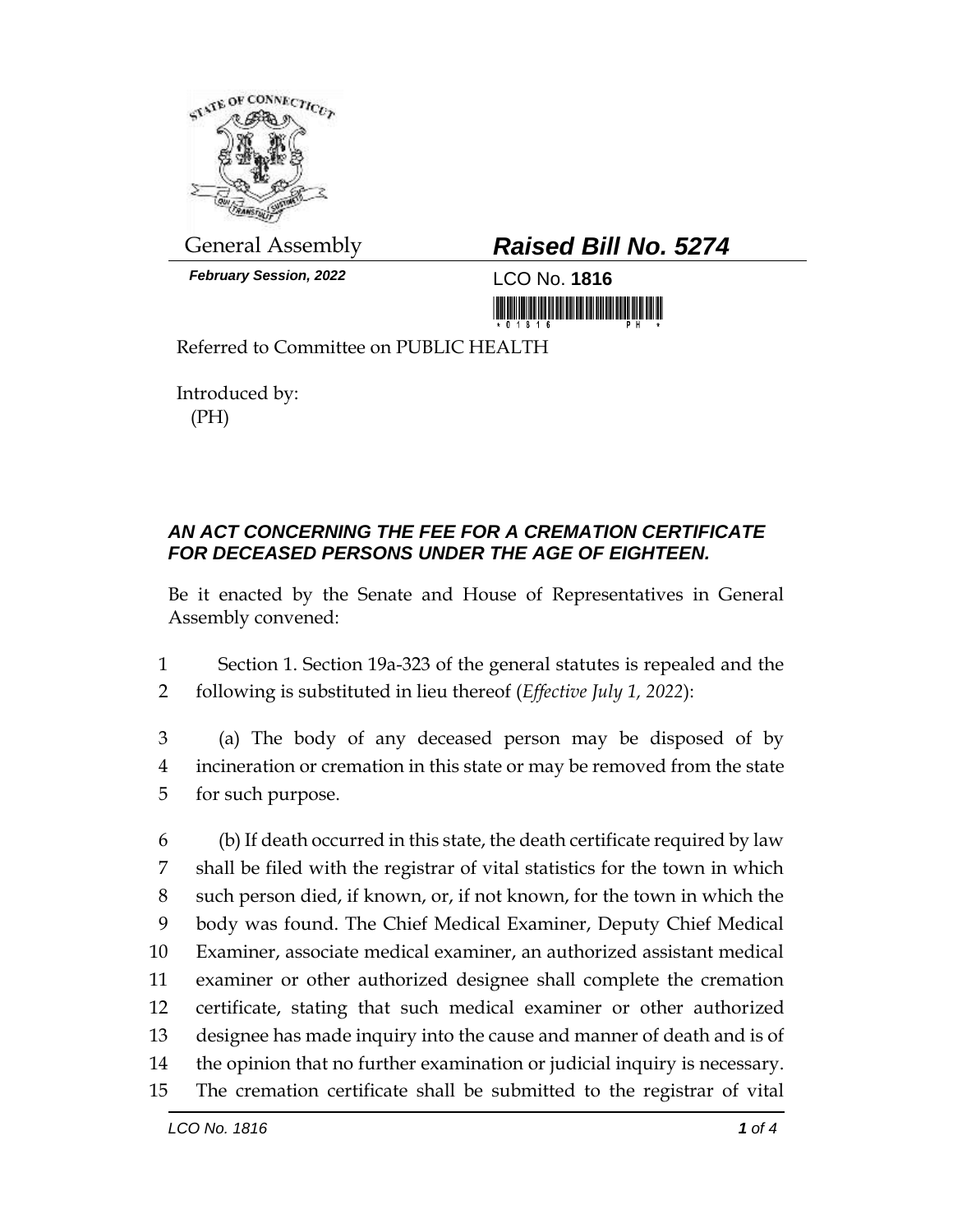statistics of the town in which such person died, if known, or, if not known, of the town in which the body was found, or with the registrar of vital statistics of the town in which the funeral director having charge of the body is located. Upon receipt of the cremation certificate, the registrar shall authorize such certificate, keep such certificate on permanent record, and issue a cremation permit, except that if the cremation certificate is submitted to the registrar of the town where the funeral director is located, such certificate shall be forwarded to the registrar of the town where the person died to be kept on permanent record. If a cremation permit must be obtained during the hours that the 26 office of the local registrar of the town where death occurred is closed, a subregistrar appointed to serve such town may authorize such cremation permit upon receipt and review of a properly completed cremation permit and cremation certificate. A subregistrar who is licensed as a funeral director or embalmer pursuant to chapter 385, or the employee or agent of such funeral director or embalmer shall not issue a cremation permit to himself or herself. A subregistrar shall forward the cremation certificate to the local registrar of the town where death occurred, not later than seven days after receiving such certificate. The estate of the deceased person, if any, shall pay the sum of one hundred fifty dollars for the issuance of the cremation certificate, provided the Office of the Chief Medical Examiner shall not assess any fees for costs that are associated with the cremation of a stillborn fetus or the body of a deceased person under the age of eighteen. Upon request of the Chief Medical Examiner, the Secretary of the Office of Policy and Management may waive payment of such cremation certificate fee. No cremation certificate shall be required for a permit to cremate the remains of bodies pursuant to section 19a-270a. When the cremation certificate is submitted to a town other than that where the person died, the registrar of vital statistics for such other town shall ascertain from the original removal, transit and burial permit that the certificates required by the state statutes have been received and recorded, that the body has been prepared in accordance with the Public Health Code and that the entry regarding the place of disposal is correct. Whenever the registrar finds that the place of disposal is incorrect, the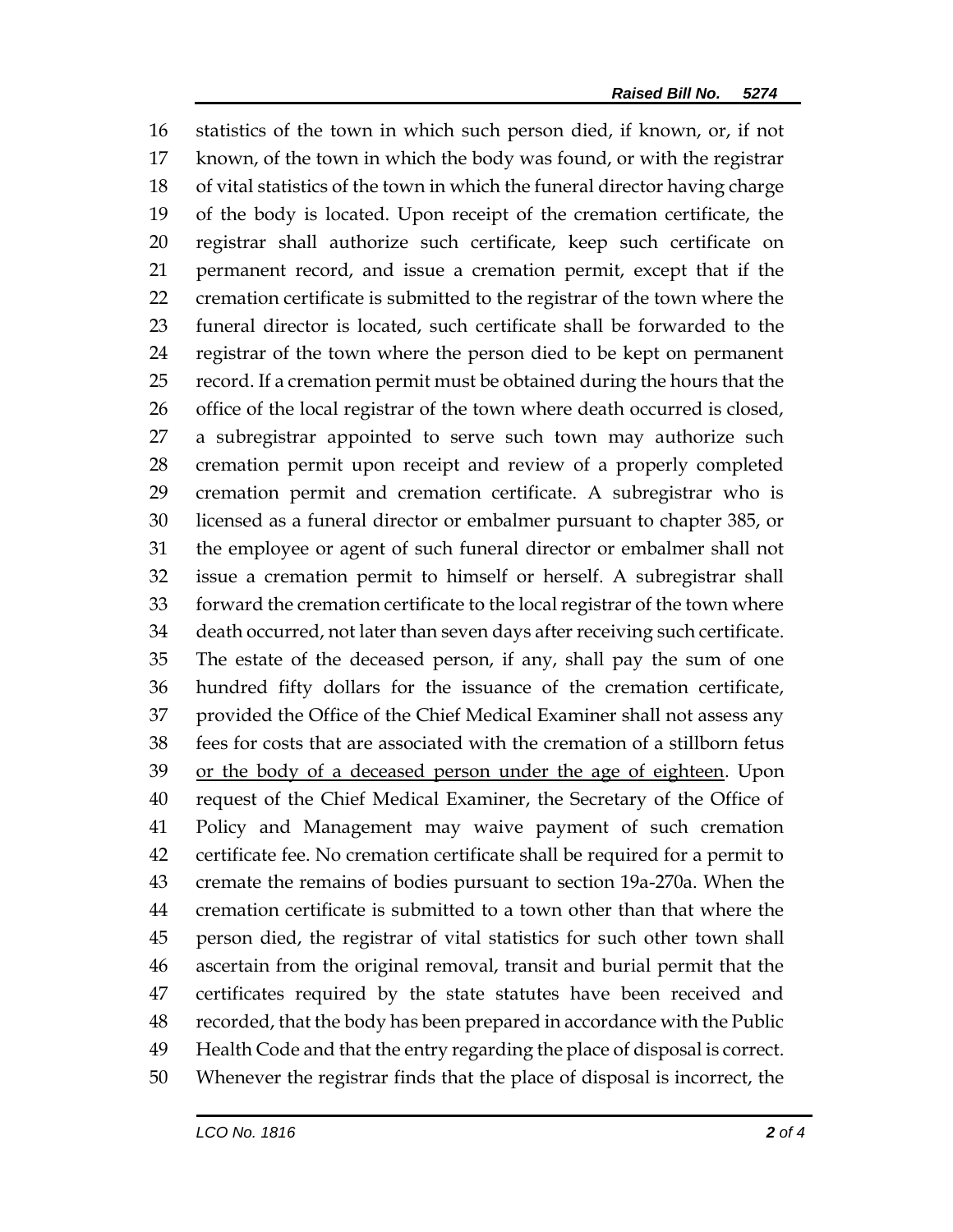registrar shall issue a corrected removal, transit and burial permit and, after inscribing and recording the original permit in the manner prescribed for sextons' reports under section 7-66, shall then immediately give written notice to the registrar for the town where the death occurred of the change in place of disposal stating the name and place of the crematory and the date of cremation. Such written notice shall be sufficient authorization to correct these items on the original certificate of death. The fee for a cremation permit shall be five dollars and for the written notice one dollar. The Department of Public Health shall provide forms for cremation permits, which shall not be the same as for regular burial permits and shall include space to record information about the intended manner of disposition of the cremated remains, and such blanks and books as may be required by the registrars.

 (c) If the body of a deceased person is brought into this state for cremation and is accompanied by a permit for final disposition issued by a legally constituted authority of the state from which the body was brought, indicating cremation for the body, such permit shall be sufficient authority to cremate the body and no additional cremation certificate or permit shall be required.

 (d) No body shall be cremated until at least forty-eight hours after death, unless such death was the result of communicable disease, and no body shall be received by any crematory unless accompanied by the permit provided for in this section.

| This act shall take effect as follows and shall amend the following |                     |         |
|---------------------------------------------------------------------|---------------------|---------|
| sections:                                                           |                     |         |
|                                                                     |                     |         |
| Section 1                                                           | <i>July 1, 2022</i> | 19a-323 |

## *Statement of Purpose:*

To exempt from the fee for the issuance of a cremation certificate the cremation of the body of a person under the age of eighteen.